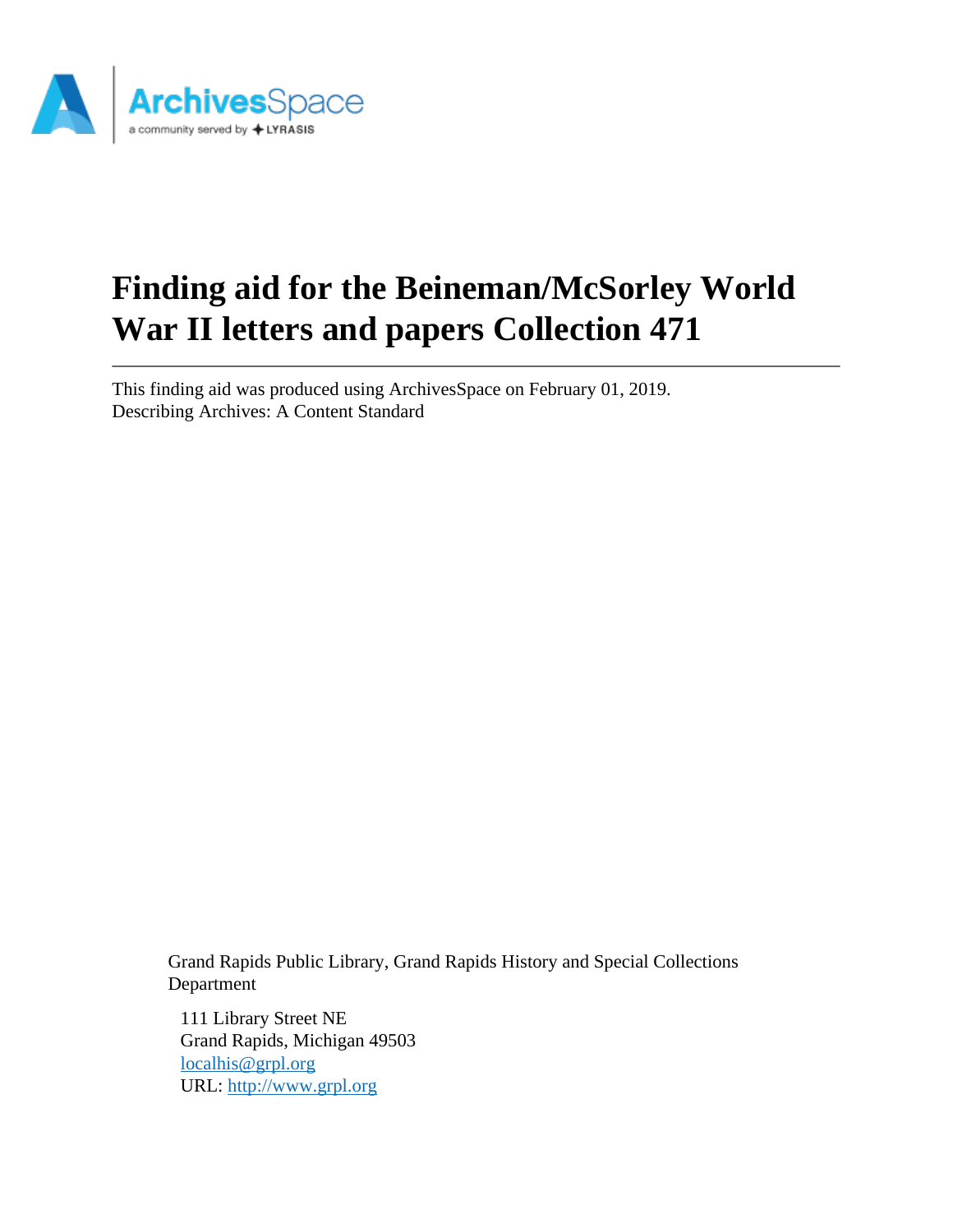## <span id="page-1-0"></span>**Table of Contents**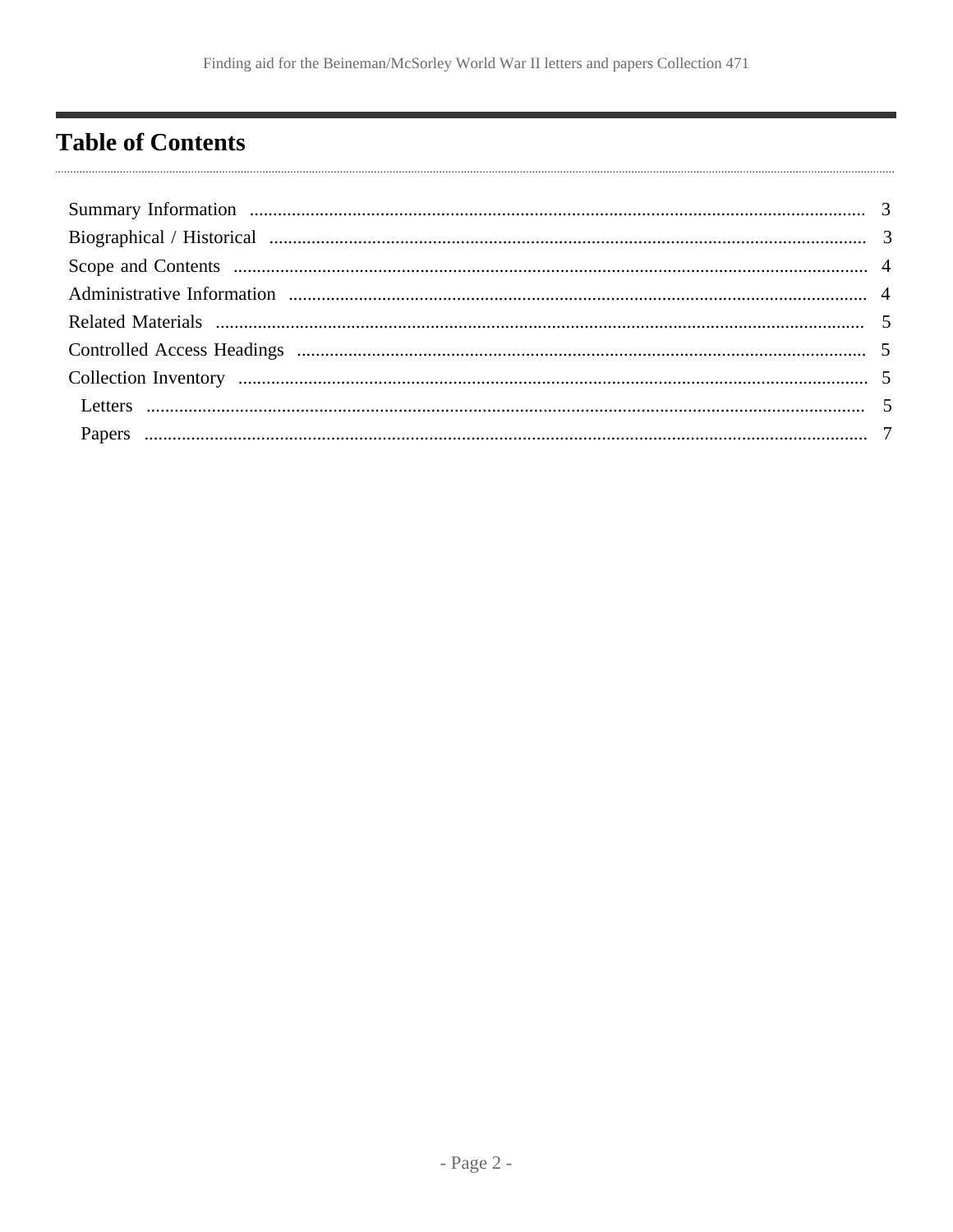## <span id="page-2-0"></span>**Summary Information**

| <b>Repository:</b>                  | Grand Rapids Public Library, Grand Rapids History and Special<br><b>Collections Department</b>                                                                                                                                                                                                                                                                                                                                                                                                                                                                                                                                                                                                                                                                                                                                                                                                                                                        |
|-------------------------------------|-------------------------------------------------------------------------------------------------------------------------------------------------------------------------------------------------------------------------------------------------------------------------------------------------------------------------------------------------------------------------------------------------------------------------------------------------------------------------------------------------------------------------------------------------------------------------------------------------------------------------------------------------------------------------------------------------------------------------------------------------------------------------------------------------------------------------------------------------------------------------------------------------------------------------------------------------------|
| <b>Title:</b>                       | Beineman/McSorley World War II letters and papers                                                                                                                                                                                                                                                                                                                                                                                                                                                                                                                                                                                                                                                                                                                                                                                                                                                                                                     |
| ID:                                 | Collection 471                                                                                                                                                                                                                                                                                                                                                                                                                                                                                                                                                                                                                                                                                                                                                                                                                                                                                                                                        |
| Date [inclusive]:                   | 1941-1945                                                                                                                                                                                                                                                                                                                                                                                                                                                                                                                                                                                                                                                                                                                                                                                                                                                                                                                                             |
| <b>Physical Description:</b>        | 2 Linear Feet                                                                                                                                                                                                                                                                                                                                                                                                                                                                                                                                                                                                                                                                                                                                                                                                                                                                                                                                         |
| Language of the<br><b>Material:</b> | English                                                                                                                                                                                                                                                                                                                                                                                                                                                                                                                                                                                                                                                                                                                                                                                                                                                                                                                                               |
| Abstract:                           | The Beineman/McSorley papers are comprised mostly of letters written<br>between husband and wife, John & Alta (Beineman) McSorley, during<br>the United States' involvement in World War II. John enlisted in the<br>United States Army in March 1943 and was discharged in October<br>1945. He went abroad during the later part of the war, spending at<br>least some time in Paris and the French countryside. The couple wrote<br>letters nearly every day. Most of Alta's letters relate to life at home<br>in Grand Rapids, Michigan with her family, telling of the death of<br>their dog and her father. Most of John's letters revolve around Army<br>life: training, waiting, then action. Among the papers are a scrapbook<br>Alta kept during John's time away, and some photographs of the<br>couple together, at home or while Alta visited John stateside. Many<br>photographs also depict John and Army personnel in European cities. |

**^** [Return to Table of Contents](#page-1-0)

## <span id="page-2-1"></span>**Biographical / Historical**

John James McSorley (1912-1972) was the son of Irish immigrants Daniel and Mary Cox McSorley. John was born in and spent his entire life in Grand Rapids, and worked as a retail grocery manager during his young adulthood. John enlisted in the United States Army in Kalamazoo in March 1943, and was discharged as a private in October 1945. John went abroad during the later part of the war, spending at least some time in Paris and the French countryside.

Alta Beineman McSorley (1913-1996) was born in Sheboygan, Wisconsin, to Otto & Lillian Springborn Beniman(n). The family moved to Grand Rapids by the time Alta was six years old, as the 1920 Census showed them living on Shamrock Street. Alta attended high school at South High for at least three years, and worked as a seamstress in a local laundry as a young adult.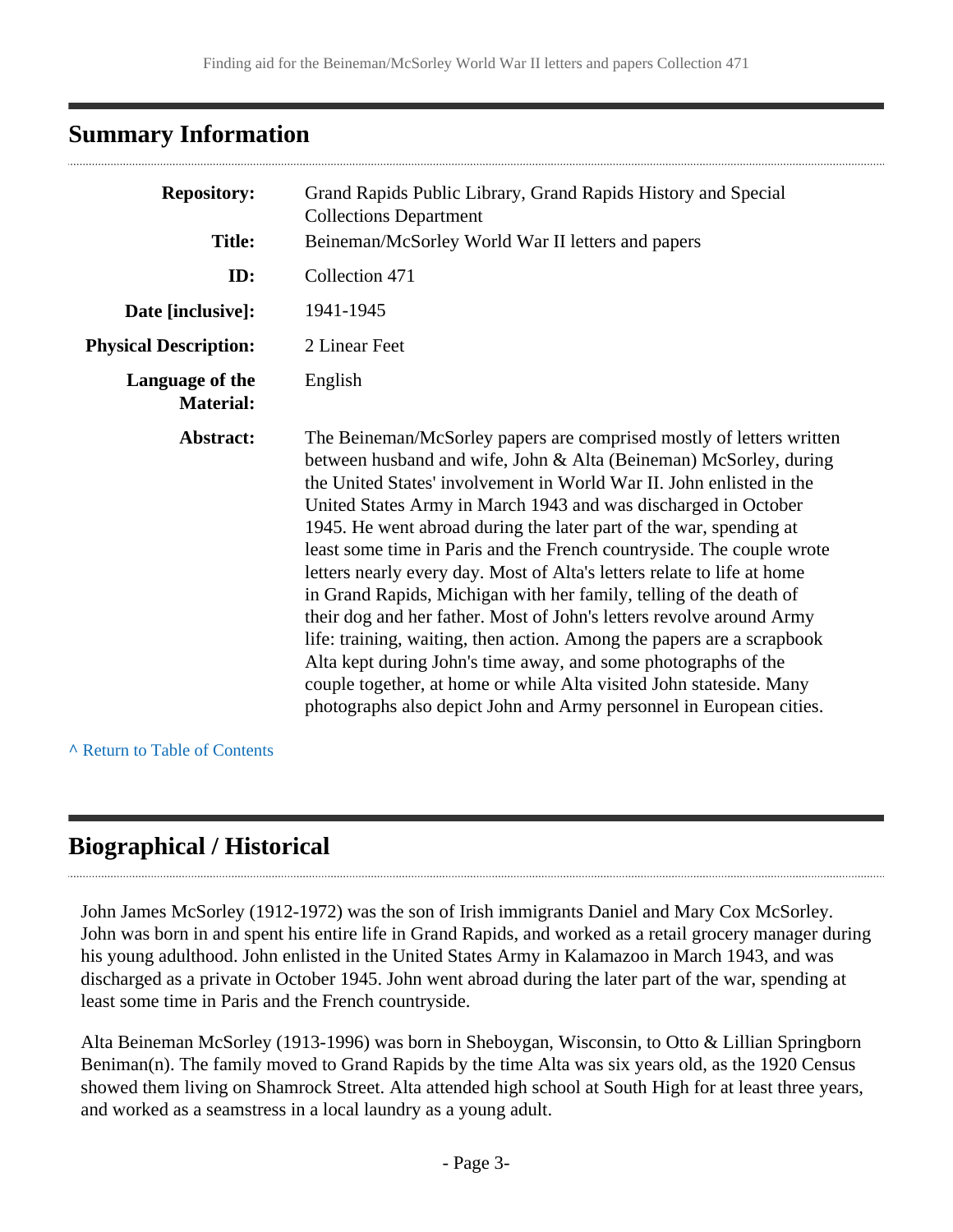John & Alta were married in Kent County in June 1939. They did not have any children, and both died and were buried in Grand Rapids. John died in 1972, and Alta in 1996. Both are interred in Woodlawn Cemetery.

**^** [Return to Table of Contents](#page-1-0)

#### <span id="page-3-0"></span>**Scope and Contents**

The Beineman/McSorley papers are comprised mostly of letters written between husband and wife, John & Alta (Beineman) McSorley, during the United States' involvement in World War II.

The interest of the letters and papers lies in what prolific letter writers the couple was. Letters are dated nearly every day, from one or the other, from 1943 to 1945. Most of Alta's letters relate to life at home with her family, telling of the death of their dog and her father. Most of John's letters revolve around Army life: training, waiting, then action. A few of John's letters were written on U.S. Army stationery, and a few of these have overt Allied propaganda styling.

Among the papers are a scrapbook Alta kept during John's time away, and some photographs of the couple together, at home or while Alta visited John stateside. Many photographs also depict John and Army personnel in European cities.

One copy of the local newspaper, the Catholic Campaigner, dated December 3, 1944, is also part of this collection. It is housed with other newspapers in Coll. 259, the GRPL Newspapers collection.

**^** [Return to Table of Contents](#page-1-0)

#### <span id="page-3-1"></span>**Administrative Information**

#### **Publication Statement**

Grand Rapids Public Library, Grand Rapids History and Special Collections Department

111 Library Street NE Grand Rapids, Michigan 49503 [localhis@grpl.org](mailto:localhis@grpl.org) URL:<http://www.grpl.org>

**^** [Return to Table of Contents](#page-1-0)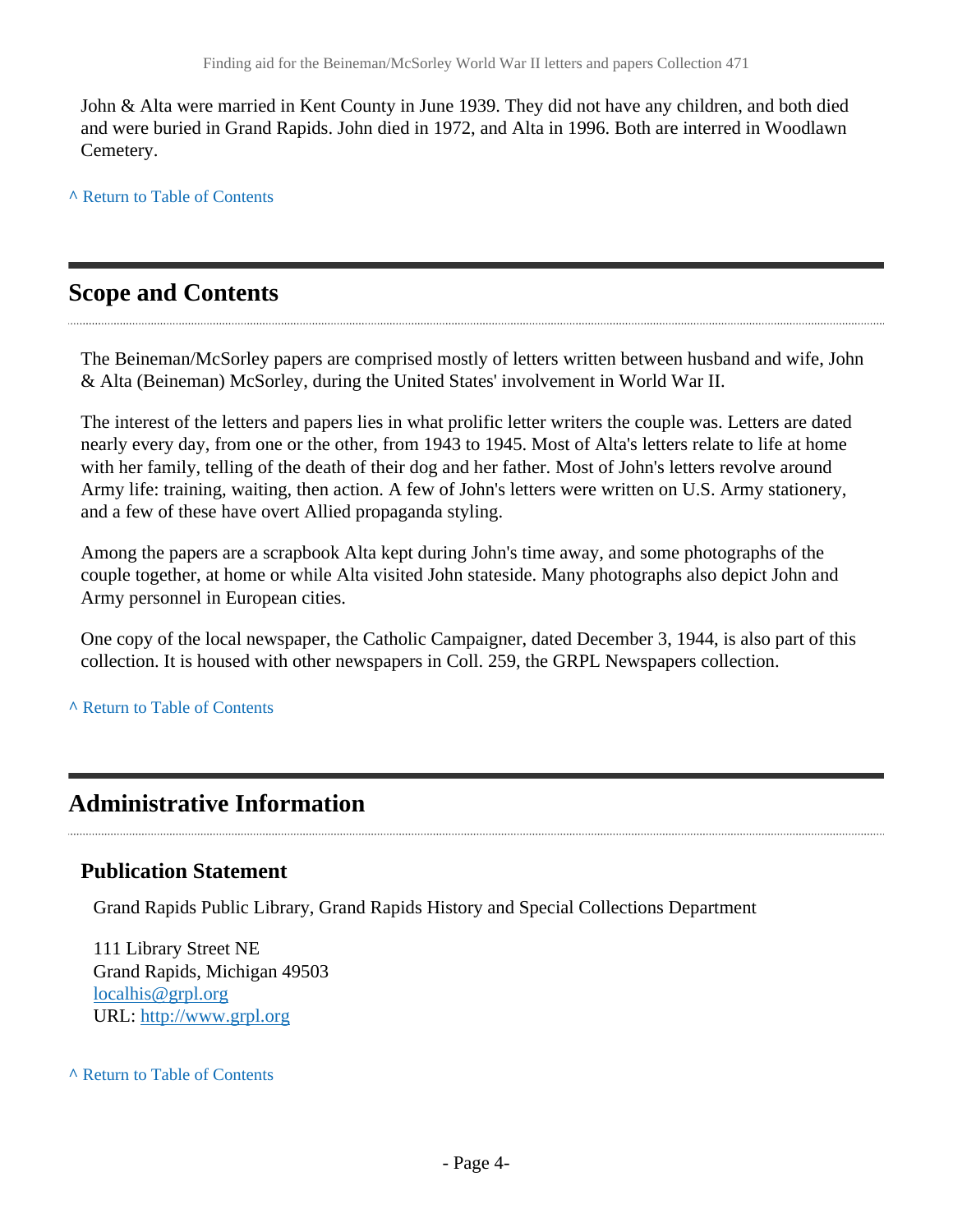### <span id="page-4-0"></span>**Related Materials**

#### **Related Materials**

Several other collections provide insight and information on events during the World War II era. See Collection 310: Grand Rapids in World War II, 1941-1946, for further information and listings of related collections.

**^** [Return to Table of Contents](#page-1-0)

#### <span id="page-4-1"></span>**Controlled Access Headings**

- World War, 1939-1945
- letters (correspondence)
- World War, 1939-1945 -- Personal narratives, American
- Grand Rapids (Mich.) -- History
- United States. Army.

## <span id="page-4-2"></span>**Collection Inventory**

#### <span id="page-4-3"></span>**Letters , 1940-1945**

| <b>Title/Description</b>                              | <b>Instances</b> |                     |  |
|-------------------------------------------------------|------------------|---------------------|--|
| Letters (includes ephemera), 1940-1944                | Box 1            |                     |  |
| John McSorley's dog tags                              | Box 1            | folder 1            |  |
| Letters, various parties to John and/or Alta McSorley | Box 1            | folder 2            |  |
| Letter fragments, John McSorley to Alta McSorley      | Box 1            | Folder 3            |  |
| Letters, Alta McSorley to John McSorley               | Box 1            | Folder 4            |  |
| Letters, Alta McSorley to John McSorley, 1940         | Box 1            | Folder 5            |  |
| Letter, John McSorley to Alta McSorley, May 1941      | Box 1            | Folder 6            |  |
| Letters, Alta McSorley to John McSorley, 1941         | Box 1            | Folder <sub>7</sub> |  |
| Letters, Alta McSorley to John McSorley, 1942         | Box 1            | Folder 8            |  |
| Letters, John McSorley to Alta McSorley, January 1943 | Box 1            | Folder 9            |  |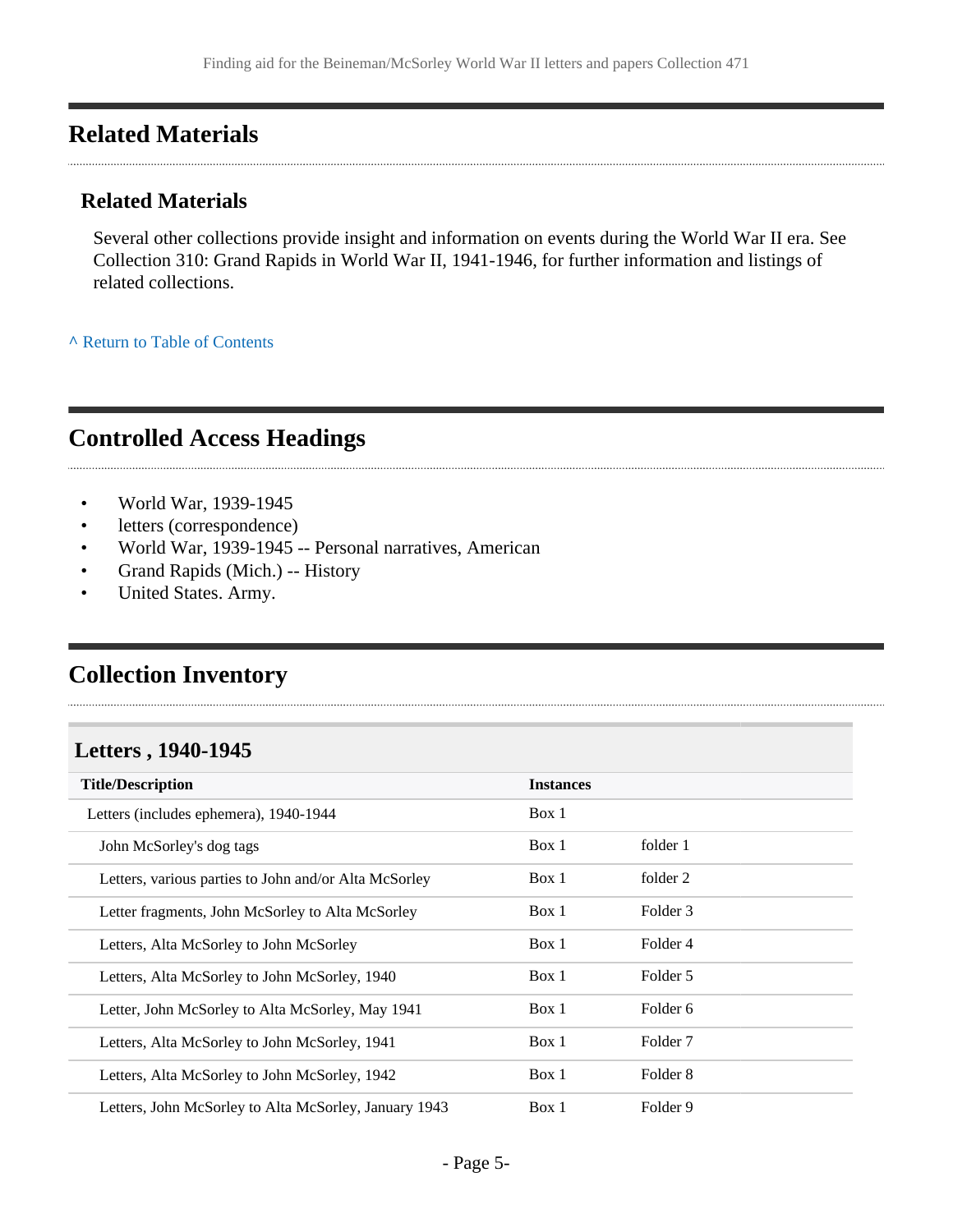| Letters, Alta McSorley to John McSorley, March 1943                | Box 1 | Folder 10           |
|--------------------------------------------------------------------|-------|---------------------|
| Letters, Alta McSorley to John McSorley, April 1943                | Box 1 | Folder 11           |
| Letter, O.C. Beineman to John McSorley, April 1943                 | Box 1 | Folder 12           |
| Letters, Mr. McSorley to John McSorley, April, June 1943           | Box 1 | Folder 13           |
| Letters, Dan McSorley to John McSorley, April, May 1943            | Box 1 | Folder 14           |
| Letters, Alta McSorley to John McSorley, May 1943                  | Box 1 | Folder 15           |
| Letters, Alta McSorley to John McSorley, June 1943                 | Box 1 | Folder 16           |
| Letters, Alta McSorley to John McSorley, July 1943                 | Box 1 | Folder 17           |
| Letter, Alta McSorley to John McSorley, September 1943             | Box 1 | Folder 18           |
| Letters, John McSorley to Alta McSorley, October, November<br>1943 | Box 1 | Folder 19           |
| Letter, Alta McSorley to John McSorley, October 1943               | Box 1 | Folder 20           |
| Letters, various parties to Alta McSorley, 1943                    | Box 1 | Folder 21           |
| Letters, John McSorley to Alta McSorley, December 1943             | Box 1 | Folder 22           |
| Letters, John McSorley to Alta McSorley, January 1944              | Box 1 | Folder 23           |
| Letters, John McSorley to Alta McSorley, February 1944             | Box 1 | Folder 24           |
| Letters, Alta McSorley to John McSorely, February 1944             | Box 1 | Folder 25           |
| Letters, John McSorley to Alta McSorley, March 1944                | Box 1 | Folder 26           |
| Letters, Alta McSorley to John McSorley, March 1944                | Box 1 | Folder 27           |
| Letters, John McSorley to Alta McSorley,<br>1943-03-26-1943-05-13  | Box 1 | Object 28           |
| Letters, 1944-1945                                                 | Box 2 |                     |
| Miscellaneous papers                                               | Box 2 | Folder 1            |
| Letters, John McSorley to Alta McSorley, April 1944                | Box 2 | Folder <sub>2</sub> |
| Letters, John McSorley to Alta McSorley, May 1944                  | Box 2 | Folder 3            |
| Letters, John McSorley to Alta McSorley, June 1944                 | Box 2 | Folder 4            |
| Letters, Alta McSorley to John McSorley, June 1944                 | Box 2 | Folder 5            |
| Letters, John McSorley to Alta McSorley, July 1944                 | Box 2 | Folder 6            |
| Letters, John McSorley to Alta McSorley, August 1944               | Box 2 | Folder <sub>7</sub> |
| Letters, John McSorley to Alta McSorley, September 1944            | Box 2 | Folder 8            |
| Letters, John McSorley to Alta McSorley, October 1944              | Box 2 | Folder 9            |
| Letters, John McSorley to Alta McSorley, November 1944             | Box 2 | Folder 10           |
| Letters, John McSorley to Alta McSorley, December 1944             | Box 2 | Folder 11           |